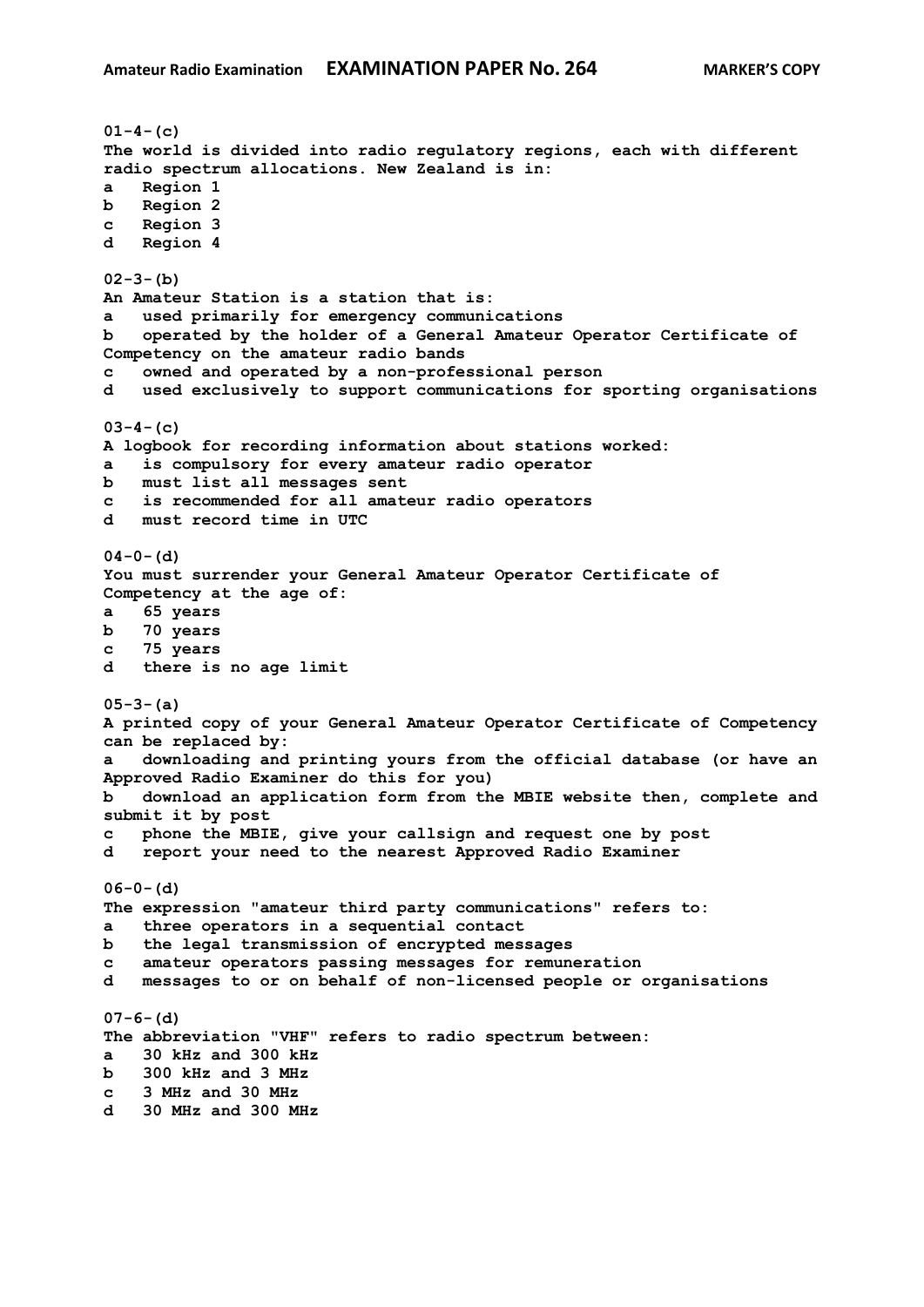```
08-7-(b)
In New Zealand, the "2 metre band" frequency limits are:
a 144 to 149 MHz
b 144 to 148 MHz
c 146 to 148 MHz
d 144 to 150 MHz
09-7-(a)
The following band is an exclusive primary allocation for New Zealand 
amateur radio operators:
a 21 to 21.45 MHz
b 10.1 to 10.15 MHz
c 146 to 148 MHz
d 3.5 to 3.9 MHz
10-4-(d)
An electric current passes through a wire and produces around the wire:
a nothing
b an electric field
c an electrostatic field
d a magnetic field
11-7-(a)
Four good electrical insulators are:
a glass, air, plastic, porcelain
b plastic, rubber, wood, carbon
c glass, wood, copper, porcelain
d paper, glass, air, aluminium
12-9-(a)
The unit of resistance is the:
a ohm
b farad
c watt
d resistor
13-0-(c)
The voltage across a resistor carrying current can be calculated using 
the formula:
a E = I + R [voltage equals current plus resistance]
b E = I - R [voltage equals current minus resistance]
c E = I x R [voltage equals current times resistance] 
d E = I / R [voltage equals current divided by resistance]
14-7-(b)
The ohm is the unit of:
a supply voltage
b electrical resistance
c electrical pressure
d current flow
15-9-(b)
A dry cell has an open circuit voltage of 1.5 volt. When supplying a 
large current, the voltage drops to 1.2 volt. This is due to the cell's:
a voltage capacity
b internal resistance
c electrolyte becoming dry
d current capacity
```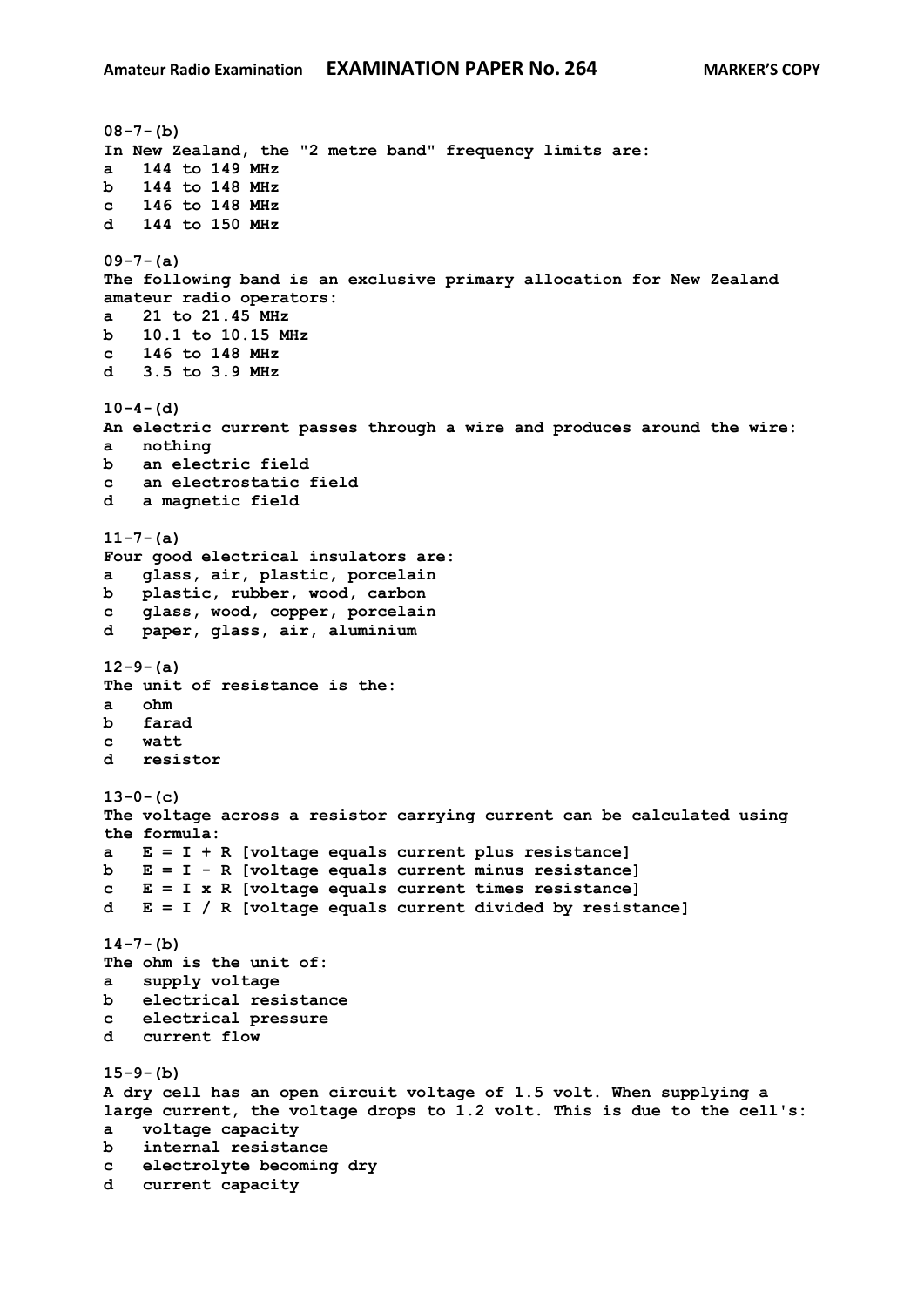```
16-7-(b)
The total resistance of four 68 ohm resistors wired in parallel is:
a 12 ohm
b 17 ohm 
c 34 ohm 
d 272 ohm
17-1-(b)
Two resistors are in parallel. Resistor A carries twice the current of 
resistor B, which means that:
a B has half the resistance of A
b A has half the resistance of B 
c the voltage across A is twice that across B
d the voltage across B is twice that across B 
18-4-(d)
The current in a 100 kilohm resistor is 10 mA. The power dissipated is:
a 1 watt
b 100 watt
c 10,000 watt
d 10 watt
19-5-(d)
Three 18 ohm resistors are connected in parallel across a 12 volt supply. 
The total power dissipation of the resistor load is:
a 3 watt
b 18 watt
c 36 watt 
d 24 watt 
20-6-(b)
One megahertz is equal to:
a 0.0001 Hz
b 1000 kHz
c 100 kHz
d 10 Hz
21-8-(b)
The reactance of an inductor increases as the:
a frequency decreases
b frequency increases 
c applied voltage increases
d applied voltage decreases 
22-1-(c)
Two 20 uH inductances are connected in series. The total inductance is:
a 10 uH
b 20 uH 
c 40 uH 
d 80 uH
```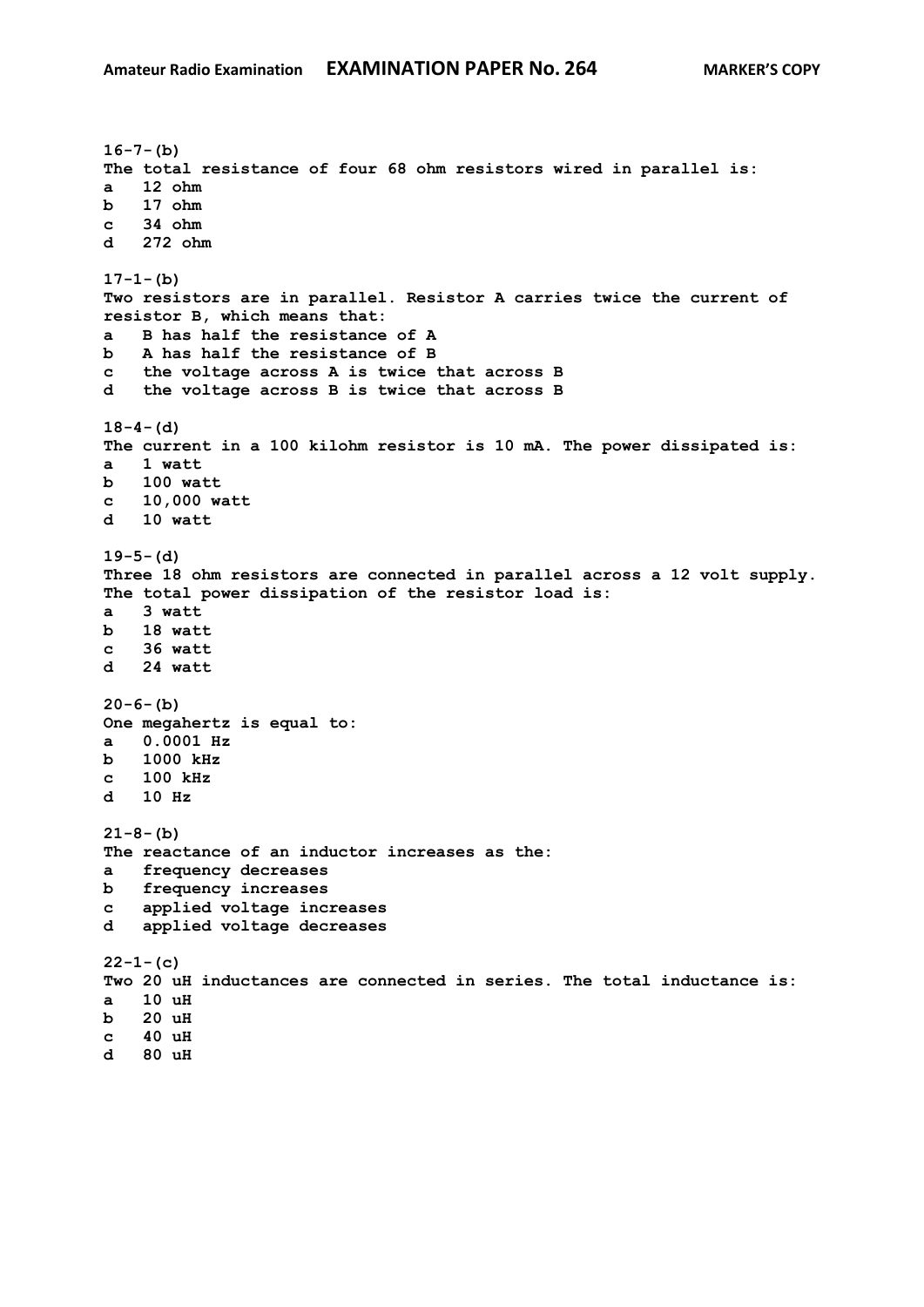```
23-4-(b)
An earth wire should be connected to the metal chassis of a mains-
operated power supply, to ensure that if a fault develops, the chassis:
a does not develop a high voltage with respect to the phase lead
b does not develop a high voltage with respect to earth
c becomes a conductor to bleed away static charge
d provides a path to ground in case of lightning strikes
24-6-(b)
The type of rectifier diode found most often in power supplies is:
a lithium
b silicon 
c germanium
d copper oxide
25-8-(b)
The two basic types of field effect transistors are:
a NPN and PNP
b n-channel and p-channel
c germanium and silicon
d inductive and capacitive
26-7-(b)
The electrode that is usually a cylinder of wire mesh in a thermionic 
valve is the:
a filament (heater)
b grid
c cathode
d anode
27-4-(a)
When measuring the current drawn by a light bulb from a DC supply, the 
meter will act in circuit as:
a a low value resistance
b an insulator
c a perfect conductor
d an extra current drain
28-2-(a)
An amplifier has a gain of 40 dB. Assuming the same impedances, the ratio 
of the rms output voltage to the rms input voltage is:
a 100
b 20
c 40 
d 400
29-1-(a)
In your HF station, this is the most useful for determining the 
effectiveness of the antenna system:
a SWR bridge
b antenna switch
c linear amplifier
d dummy load
```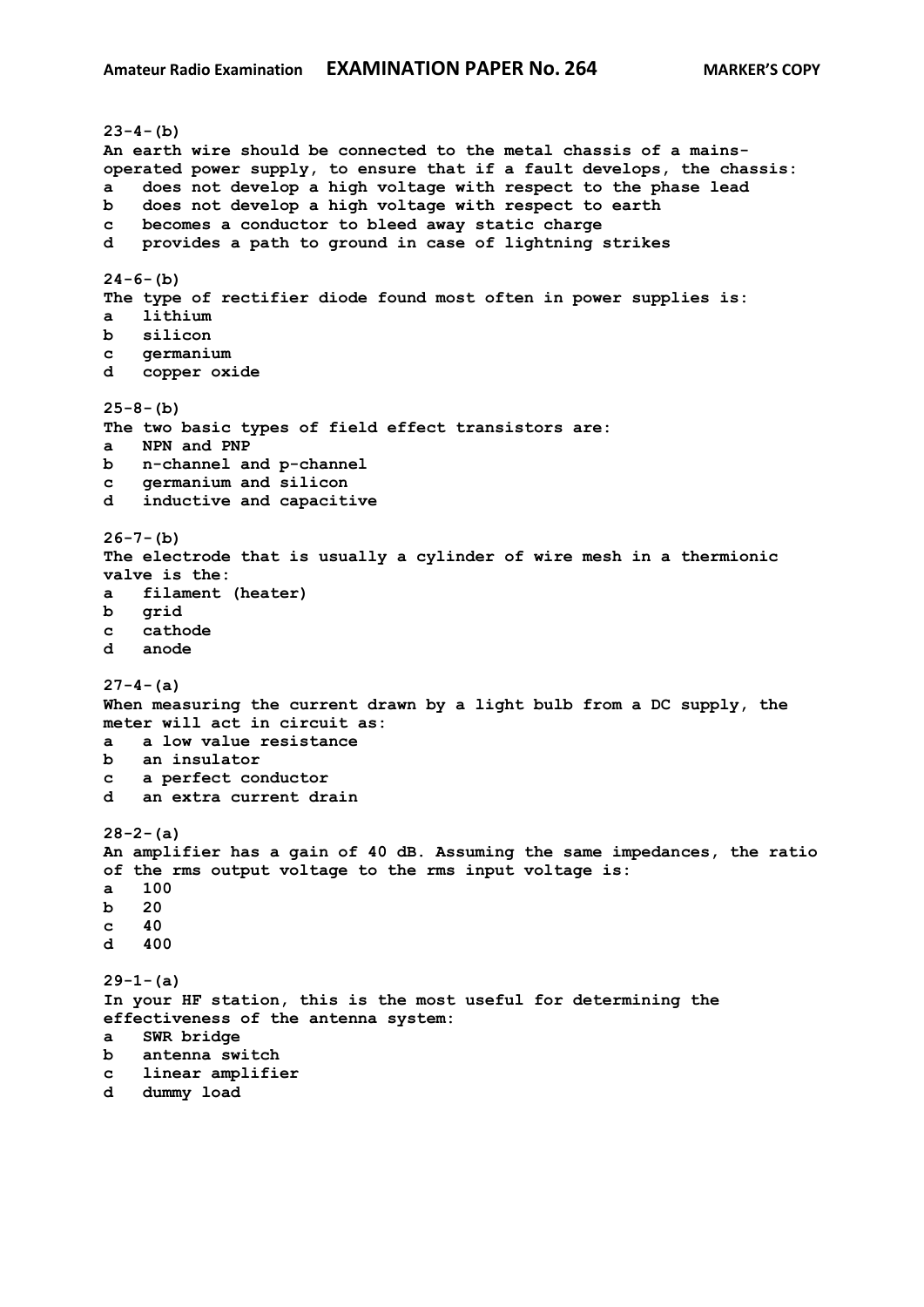**30-1-(b) In a frequency modulation receiver, this is in between the antenna and the mixer: a the audio frequency amplifier b the radio frequency amplifier c the high frequency oscillator d the intermediate frequency amplifier 31-8-(d) In a single sideband and CW receiver, this is connected to the output of the product detector: a the intermediate frequency amplifier b the high frequency oscillator c the radio frequency amplifier d the audio frequency amplifier 32-5-(b) The ability of a receiver to separate signals close in frequency is called its: a noise figure b selectivity c sensitivity d bandwidth 33-6-(c) A 7 MHz signal and a 16 MHz oscillator are applied to a mixer stage. The output will contain the input frequencies and: a 8 and 9 MHz b 7 and 9 MHz c 9 and 23 MHz d 3.5 and 9 MHz 34-9-(b) A receiver squelch circuit: a automatically keeps the audio output at maximum level b silences the receiver speaker during periods of no received signal c provides a noisy operating environment d is not suitable for pocket-size receivers 35-0-(d) A communications receiver provides a choice of four IF bandpass filters installed in it, one at 250 Hz, one at 500 Hz, one at 2.4 kHz, and one at 6 kHz. If you were listening to a single sideband transmission, you would use: a 250 Hz b 6 kHz c 500 Hz d 2.4 kHz 36-2-(d) The primary source of noise that can be heard in a UHF band receiver with its antenna connected is: a detector noise b atmospheric noise c man-made noise d receiver front-end noise**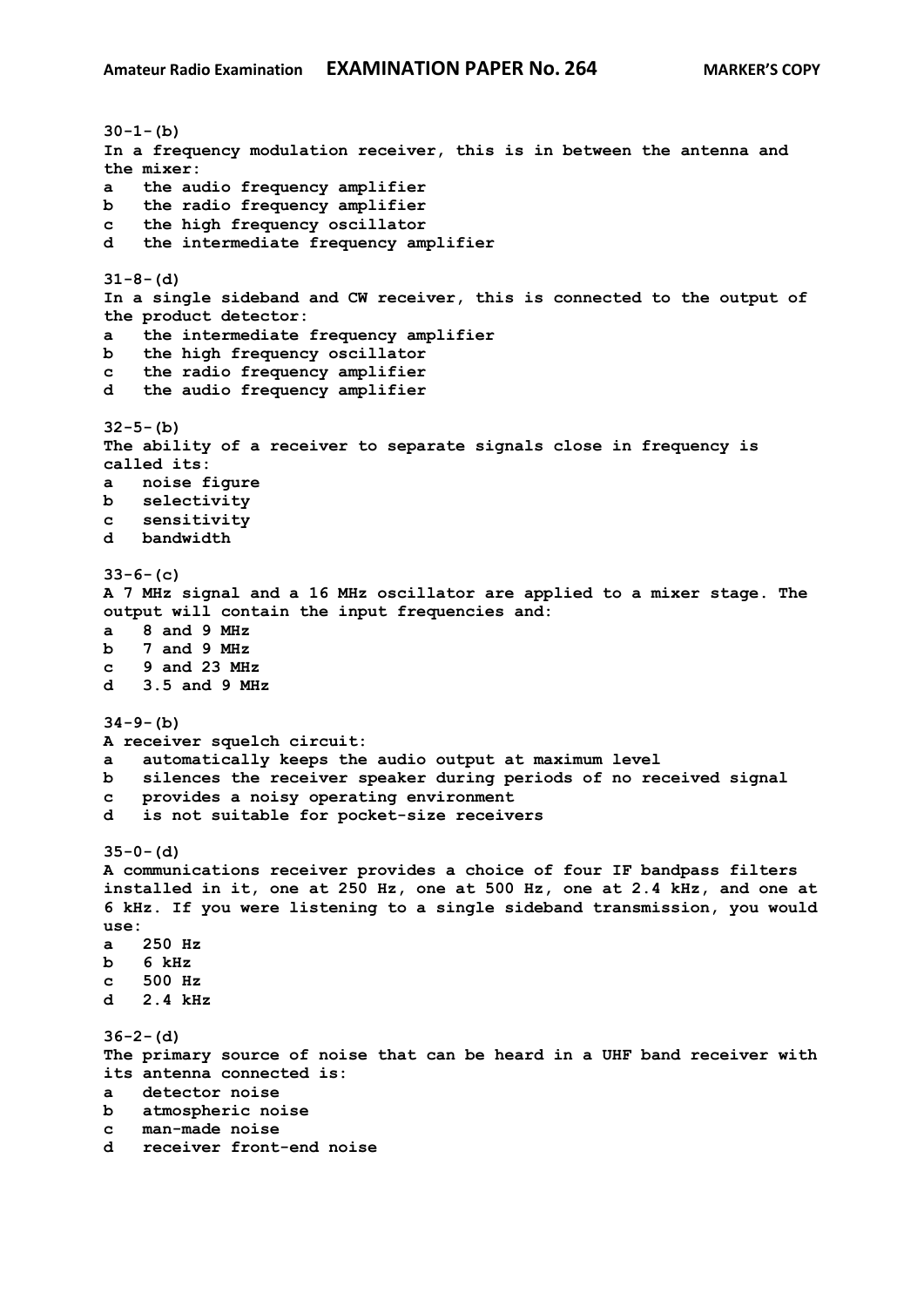**37-5-(a) In an elementary frequency modulation transmitter, this is located between the frequency multiplier and the antenna: a power amplifier b modulator c speech amplifier d oscillator 38-7-(a) In a single sideband transmitter, the output of the variable frequency oscillator is connected to the: a mixer b antenna c balanced modulator d linear amplifier 39-7-(b) The process of modulation allows: a information to be removed from a carrier b information to be impressed on to a carrier c voice and Morse code to be combined d none of these 40-5-(b) Harmonics produced in an early stage of a transmitter may be reduced in a later stage by: a increasing the signal input to the final stage b using tuned circuit coupling between stages c using FET power amplifiers d using larger value coupling capacitors 41-0-(d) Harmonics are to be avoided because they: a cause damage to amateur equipment b make your signal unreadable at other stations on that band c cause possible interference to other users of that band d cause possible interference to services using other bands 42-5-(b) The capacitor value best suited for filtering the output of a 12 volt 1 amp DC power supply is: a 100 pF b 10,000 uF c 10 nF d 100 nF 43-4-(d) The regulator device in a power supply could consist of: a four silicon power diodes in a regulator configuration b two silicon power diodes and a centre-tapped transformer c a single silicon power diode connected as a half-wave rectifier d a three-terminal regulator chip**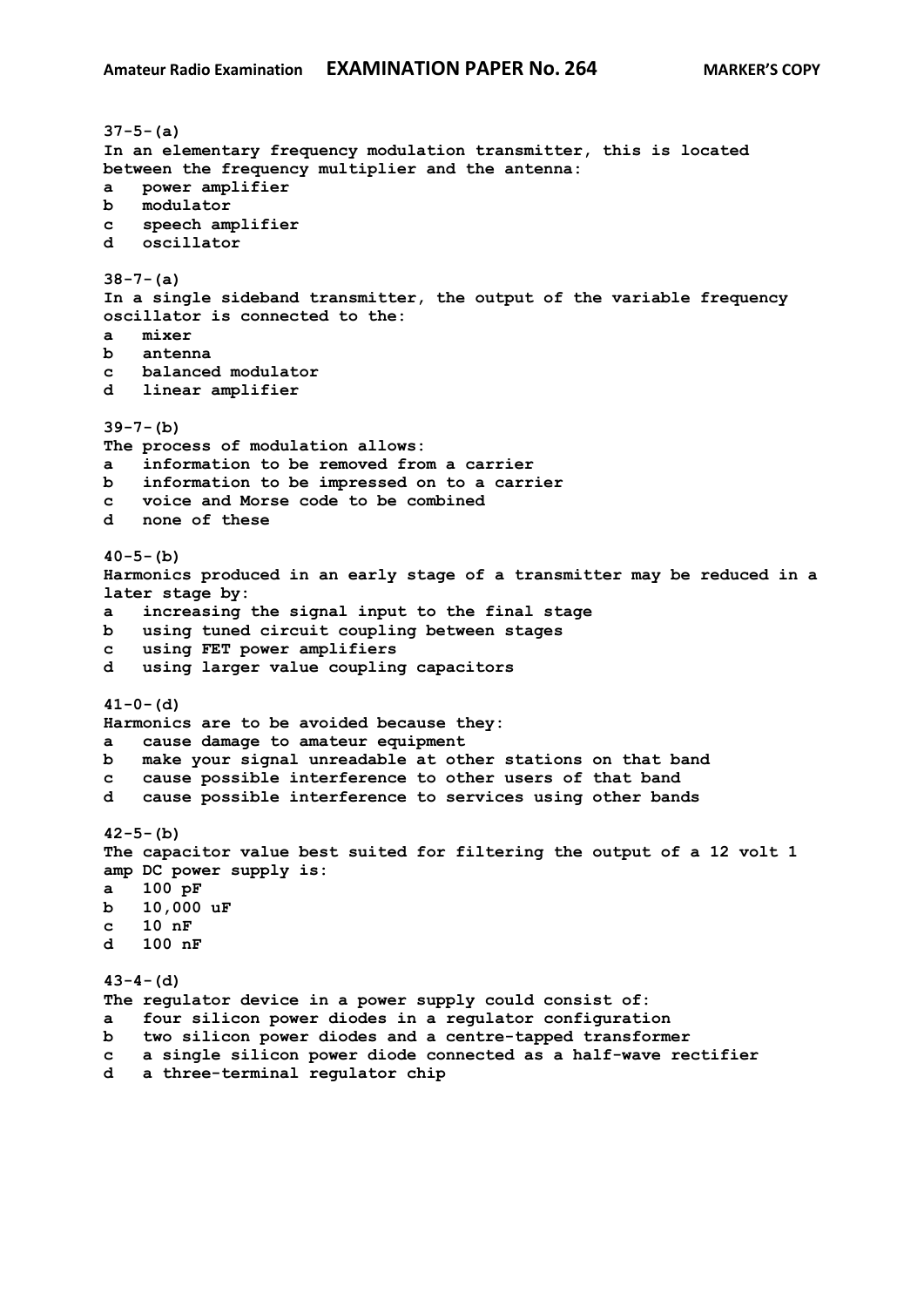**44-1-(b) The following phonetic code is correct for the callsign "ZL2KMJ": a zulu lima two kilowatt mac jamboree b zulu lima two kilo mike juliet c zanzibar london two kilo mike japan d zulu lima two kilowatt montreal japan 45-2-(c) "Break-in keying" means: a unauthorised entry has resulted in station equipment disappearing b temporary emergency operating c key-down changes the station to transmit, key-up to receive d the other station's keying is erratic 46-4-(c) The "RIT" control on a transceiver: a reduces interference on the transmission b changes the frequency of the transmitter section without affecting the frequency of the receiver section c changes the frequency of the receiver section without affecting the frequency of the transmitter section d changes the transmitting and receiver frequencies by the same amount 47-8-(c) The signal "QSY?" means: a shall I relay to .... ? b shall I increase transmitter power? c shall I transmit on another frequency? d is my signal fading? 48-8-(d) A damaged antenna or feedline attached to the output of a transmitter will present an incorrect load resulting in: a the driver stage not delivering power to the final b the output tuned circuit breaking down c loss of modulation in the transmitted signal d excessive heating or protection shut-down in the transmitter output stage 49-2-(d) A result of standing waves on a non-resonant transmission line is: a maximum transfer of energy to the antenna from the transmitter b perfect impedance match between transmitter and feedline c lack of radiation from the transmission line d reduced transfer of RF energy to the antenna 50-2-(c) The shortest "active" element of a Yagi antenna is the: a boom b reflector c director(s) d driven element**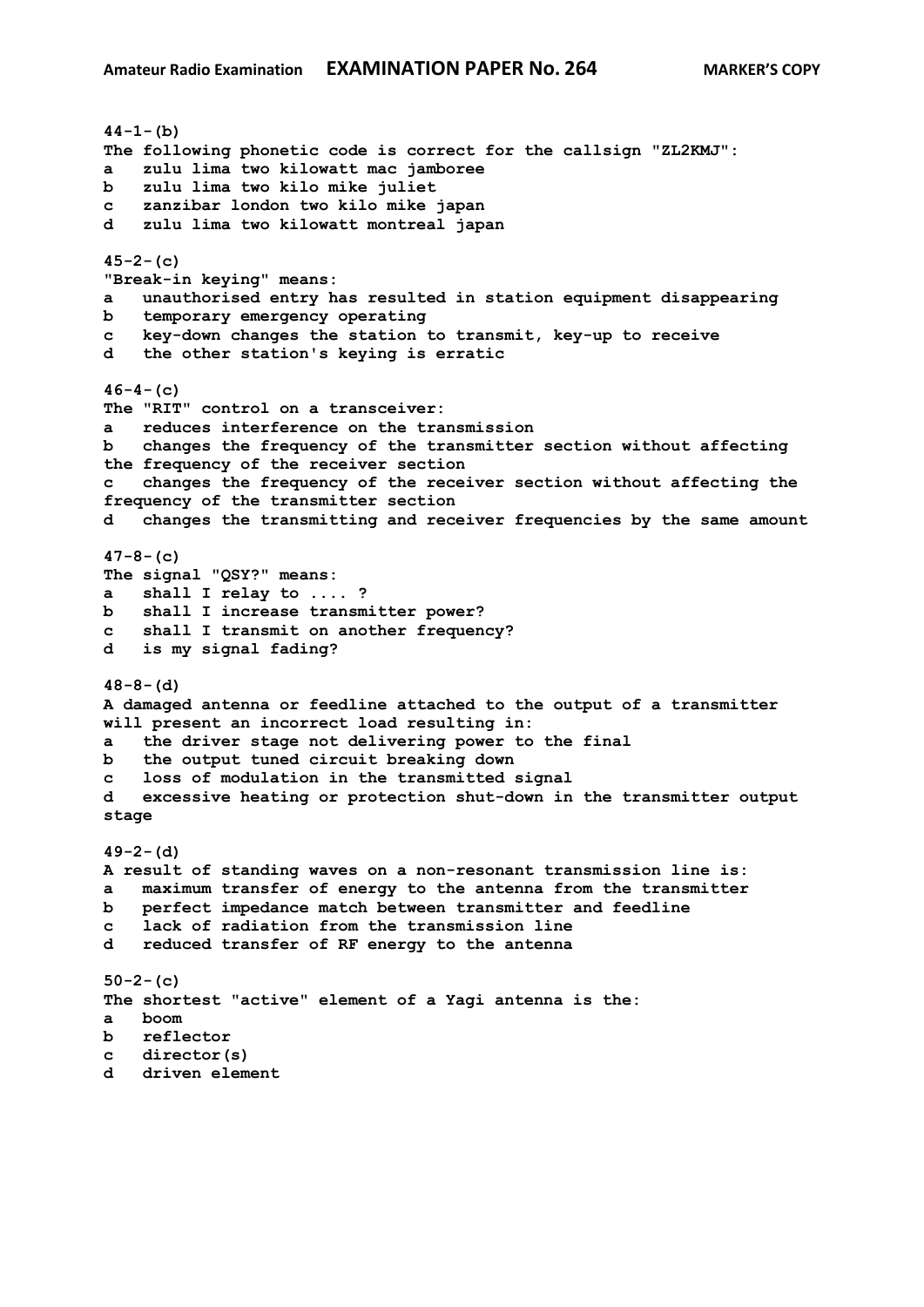```
51-6-(d)
The effect of adding a series inductance to an antenna is to:
a increase the resonant frequency
b have no change on the resonant frequency
c have little effect
d decrease the resonant frequency
52-0-(d)
A radio wave with a frequency of 3.8 MHz has a wavelength of:
a 78.94cm
b 7894m
c 789.4m
d 78.94m
53-7-(a)
The main reason why many VHF base and mobile antennas in amateur use are 
5/8 of a wavelength long is that:
a most of the energy is radiated at a low angle
b it is easy to match the antenna to the transmitter
c it is a convenient length on VHF
d the angle of radiation is high giving excellent local coverage
54-0-(d)
A "skip zone" is:
a the distance between the antenna and where the refracted wave first 
returns to earth
b the distance between any two refracted waves
c a zone caused by lost sky waves
d the distance between the far end of the ground wave and where the 
refracted wave first returns to earth
55-7-(a)
A variation in received signal strength caused by slowly changing 
differences in path lengths is called:
a fading
b absorption
c fluctuation
d path loss
56-1-(a)
The MUF for a given radio path is the:
a maximum usable frequency
b mean of the maximum and minimum usable frequencies
c minimum usable frequency
d mandatory usable frequency
57-8-(c)
When someone in the neighbourhood complains of TVI, it is wise to:
a deny all responsibility
b immediately blame the other equipment
c check your log to see if it coincides with your transmissions
d inform all the other neighbours
```